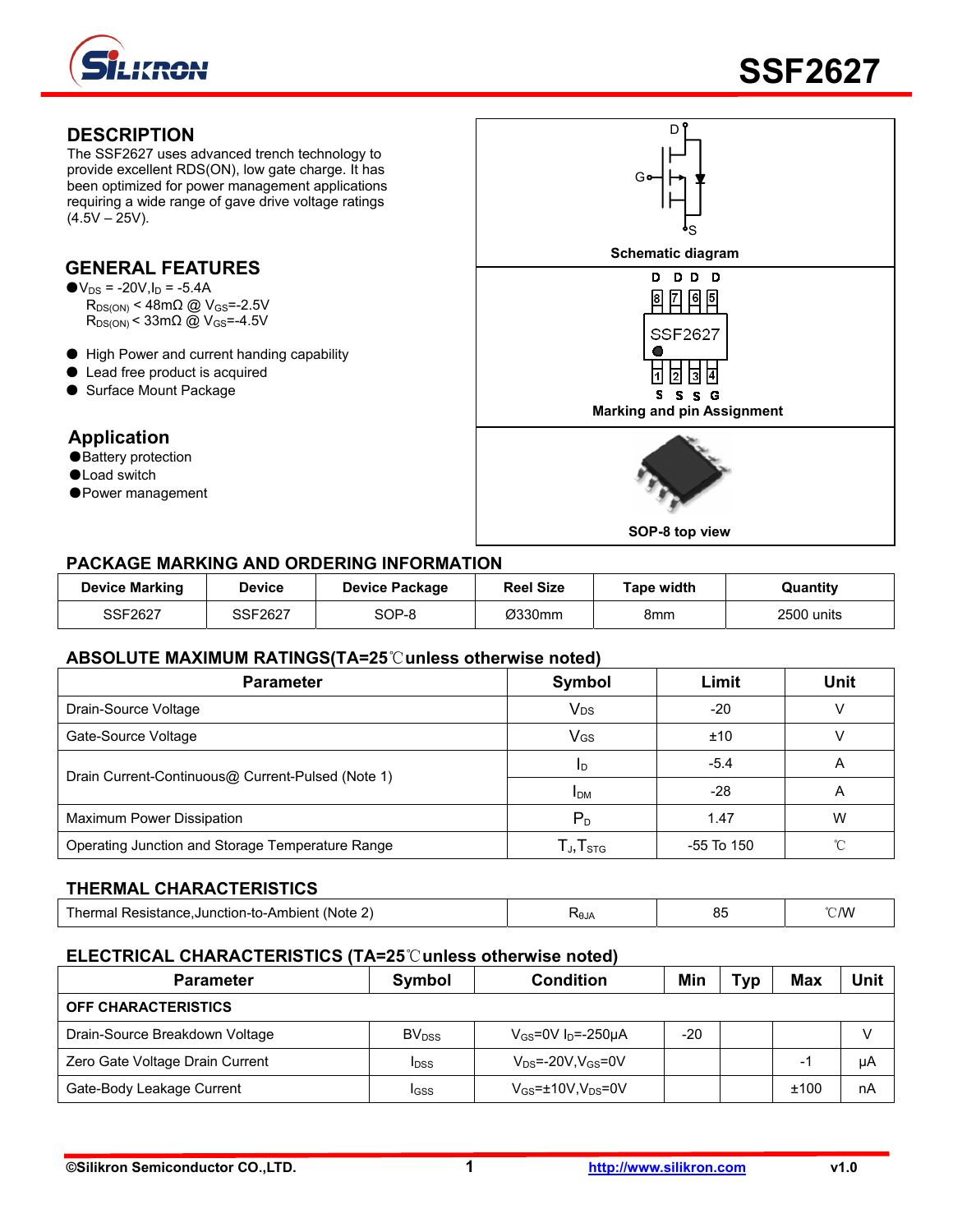

| <b>ON CHARACTERISTICS (Note 3)</b>        |                       |                                                     |         |        |         |           |  |  |
|-------------------------------------------|-----------------------|-----------------------------------------------------|---------|--------|---------|-----------|--|--|
| Gate Threshold Voltage                    | $V_{GS(th)}$          | $V_{DS} = V_{GS}$ , $I_D = -250 \mu A$              | $-0.40$ | $-0.7$ | $-1.50$ | V         |  |  |
| Drain-Source On-State Resistance          | $R_{DS(ON)}$          | $V_{GS} = -4.5V$ , $I_D = -5.4A$                    |         | 27     | 33      | $m\Omega$ |  |  |
|                                           |                       | $V_{GS}$ =-2.5V, $I_D$ =-2.7A                       |         | 38     | 48      |           |  |  |
| Forward Transconductance                  | $g_{FS}$              | $V_{DS} = -5V$ , $I_D = -5.4A$                      |         | 8      |         | S         |  |  |
| <b>DYNAMIC CHARACTERISTICS (Note4)</b>    |                       |                                                     |         |        |         |           |  |  |
| Input Capacitance                         | $C_{\text{lss}}$      |                                                     |         | 1350   |         | <b>PF</b> |  |  |
| Output Capacitance                        | $C_{\rm oss}$         | $V_{DS}$ =-16V, $V_{GS}$ =0V,<br>$F = 1.0 MHz$      |         | 510    |         | <b>PF</b> |  |  |
| Reverse Transfer Capacitance              | C <sub>rss</sub>      |                                                     |         | 200    |         | <b>PF</b> |  |  |
| <b>SWITCHING CHARACTERISTICS (Note 4)</b> |                       |                                                     |         |        |         |           |  |  |
| Turn-on Delay Time                        | $t_{d(on)}$           |                                                     |         | 18     |         | nS        |  |  |
| Turn-on Rise Time                         | $t_{r}$               | $V_{DD} = -16V$ . In $= -1A$                        |         | 25     |         | nS        |  |  |
| Turn-Off Delay Time                       | $t_{d(\mathrm{off})}$ | $V_{GS} = -4.5V$ . RGEN=60                          |         | 70     |         | nS        |  |  |
| <b>Turn-Off Fall Time</b>                 | t                     |                                                     |         | 55     |         | nS        |  |  |
| <b>Total Gate Charge</b>                  | $Q_g$                 | $V_{DS}$ =-16V,<br>$I_D = -5.4A$ , $V_{GS} = -4.5V$ |         | 16     |         | nC        |  |  |
| Gate-Source Charge                        | $Q_{gs}$              |                                                     |         | 3.5    |         | nС        |  |  |
| Gate-Drain Charge                         | $Q_{\text{gd}}$       |                                                     |         | 4      |         | nС        |  |  |
| <b>DRAIN-SOURCE DIODE CHARACTERISTICS</b> |                       |                                                     |         |        |         |           |  |  |
| Diode Forward Voltage (Note 3)            | $V_{SD}$              | $V_{GS}$ =0V, $I_S$ =-1A                            |         | $-0.8$ | $-1$    | V         |  |  |

# **NOTES:**

**1.** Repetitive Rating: Pulse width limited by maximum junction temperature.

**2.** Surface Mounted on FR4 Board, t ≤ 10 sec.

**3.** Pulse Test: Pulse Width ≤ 300μs, Duty Cycle ≤ 2%.

**4.** Guaranteed by design, not subject to production testing.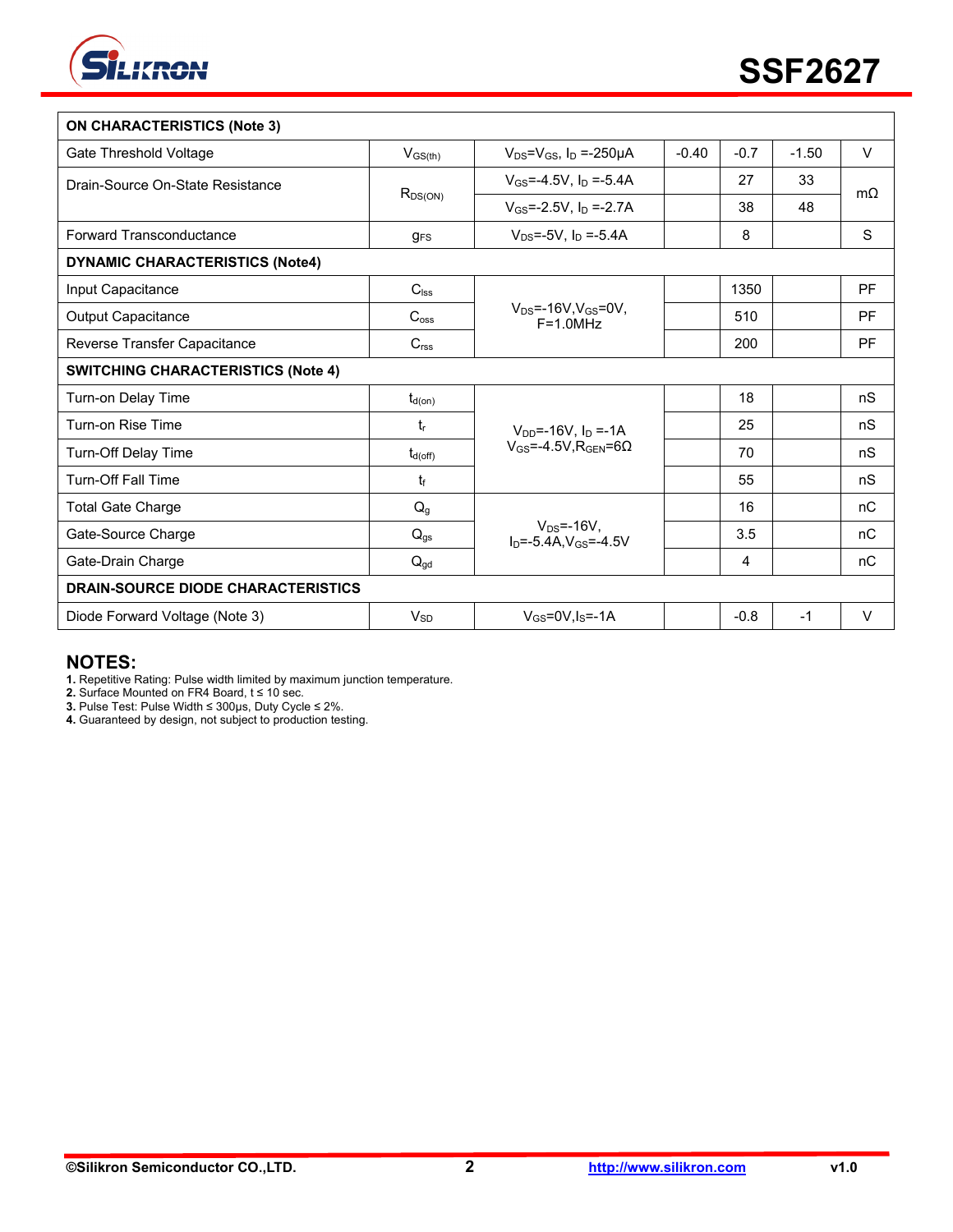

# **TYPICAL ELECTRICAL AND THERMAL CHARACTERISTICS**



**Figure 1:Switching Test Circuit Figure 2:Switching Waveforms** 



**Figure 3 Power Dissipation** 



**Figure 5 Output CHARACTERISTICS Figure 6 Drain-Source On-Resistance**





**Figure 4 Drain Current** 

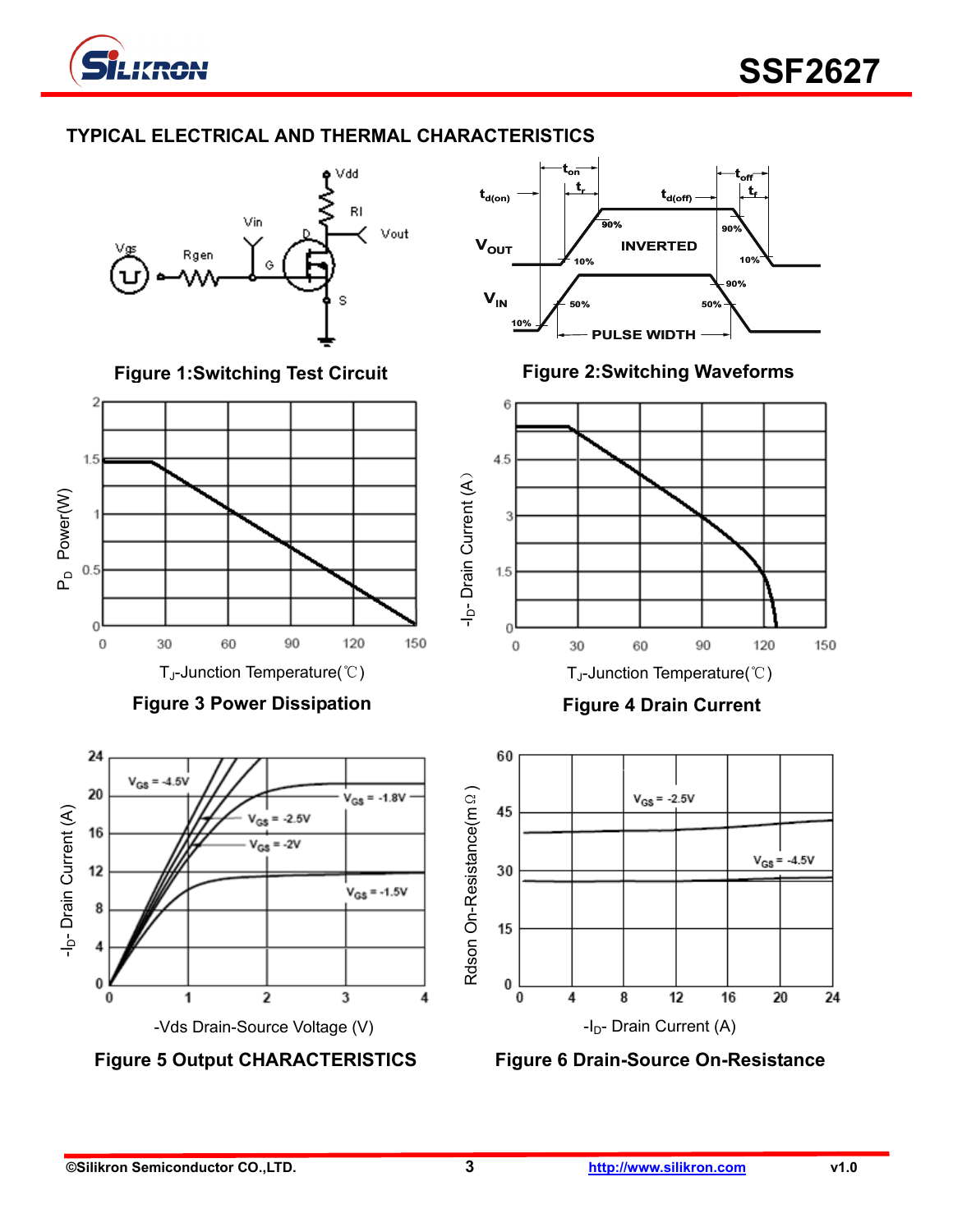











Figure 9 Rdson vs Vgs **Figure 10 Capacitance vs Vds** 

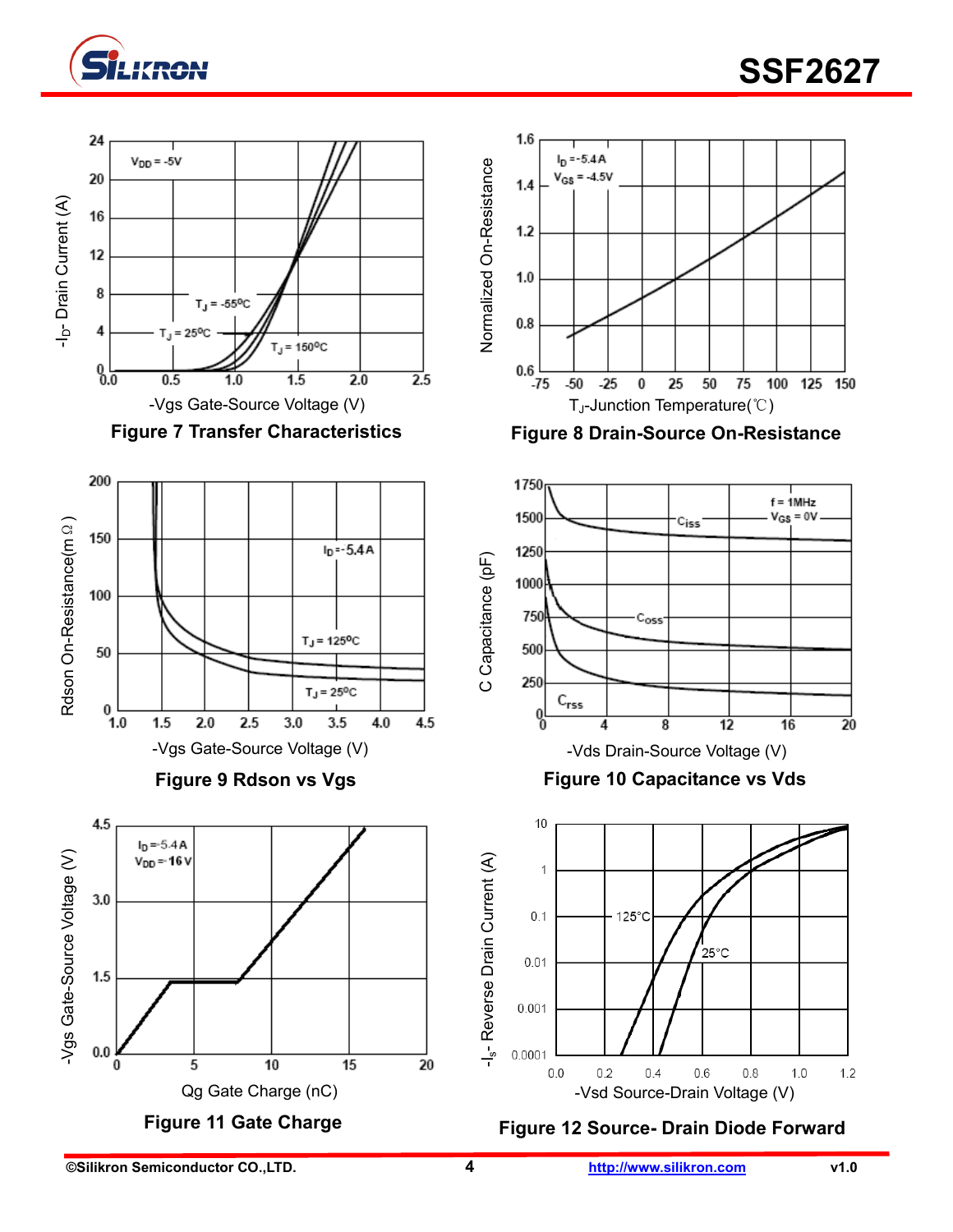



**Figure 13 Safe Operation Area** 



**Square Wave Pluse Duration(sec) Figure 14 Normalized Maximum Transient Thermal Impedance**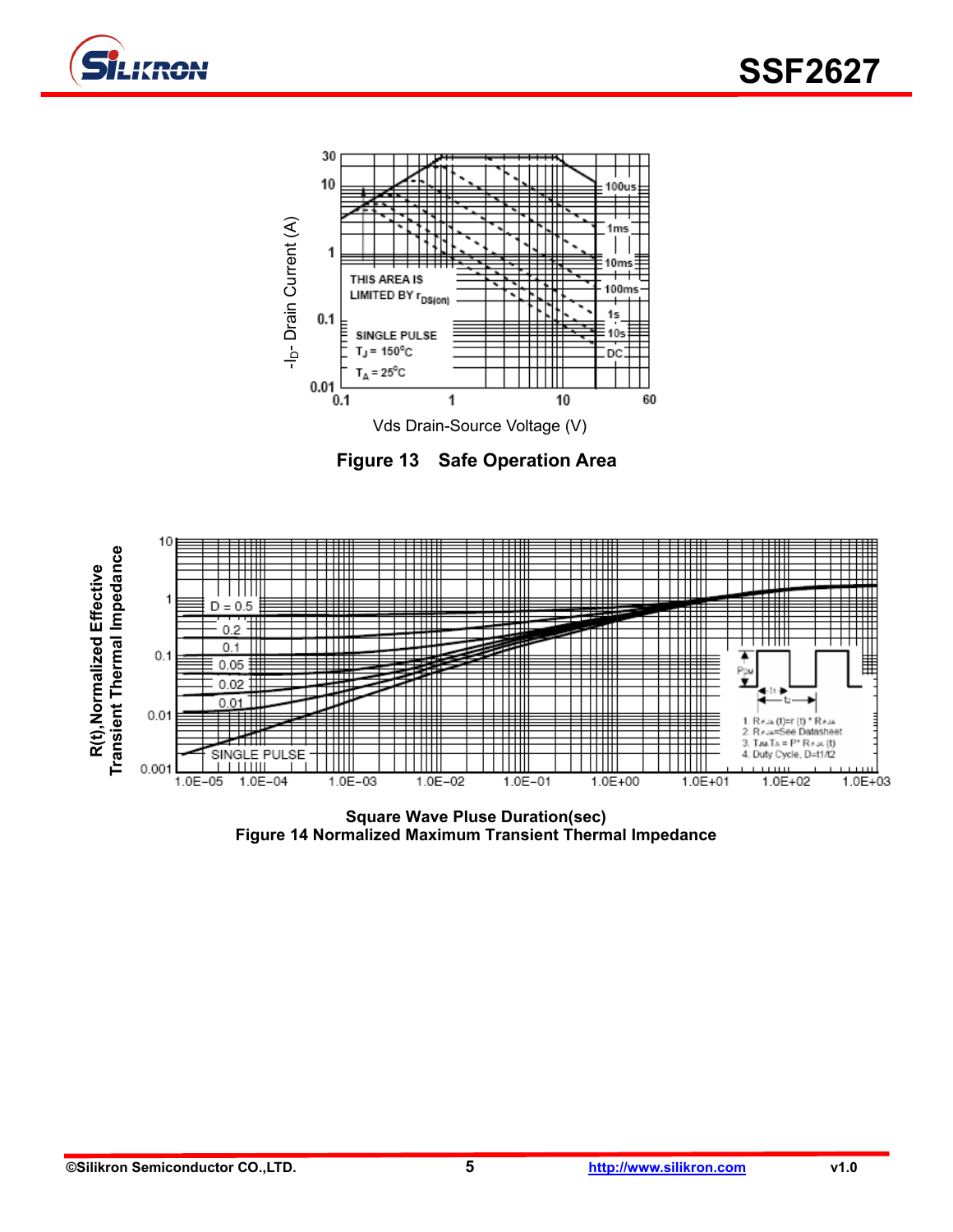

# **SOP-8 PACKAGE INFORMATION**







#### RECOMMENDED LAND PATTERN



#### **Dimensions in millimeters** Symbols Min. Nom. Max.  $1.35$  $1.65$  $1.75$ A A<sub>1</sub>  $0.10$ 0.25  $A2$  $1.25$ 1.65 1.50  $\overline{b}$  $0.31$ 0.51  $\overline{\phantom{m}}$  $0.17$  $0.25$  $\mathbf{C}$  $\overline{\phantom{0}}$ D 4.80 4.90 5.00 E<sub>1</sub> 3.80 3.90 4.00 1.27 BSC  $\boldsymbol{\mathsf{e}}$ E 5.80 6.00 6.20 h 0.25  $\frac{1}{2}$ 0.50 L  $0.40$ 1.27  $\overline{\phantom{0}}$  $\boldsymbol{\theta}$  $0^\circ$  $8^\circ$

### Dimensions in inches

| Symbols | Min.      | Nom.  | Max.      |  |
|---------|-----------|-------|-----------|--|
| А       | 0.053     | 0.065 | 0.069     |  |
| A1      | 0.004     |       | 0.010     |  |
| A2      | 0.049     | 0.059 | 0.065     |  |
| b       | 0.012     |       | 0.020     |  |
| C       | 0.007     |       | 0.010     |  |
| D       | 0.189     | 0.193 | 0.197     |  |
| E1      | 0.150     | 0.154 | 0.157     |  |
| e       | 0.050 BSC |       |           |  |
| E       | 0.228     | 0.236 | 0.244     |  |
| h       | 0.010     |       | 0.020     |  |
| L       | 0.016     |       | 0.050     |  |
| θ       | 0°        |       | $8^\circ$ |  |

# **NOTES**:

- 1. Dimensions are inclusive of plating
- 2. Package body sizes exclude mold flash and gate burrs. Mold flash at the non-lead sides should be less than 6 mils.
- 3. Dimension L is measured in gauge plane.
- 4. Controlling dimension is millimeter, converted inch dimensions are not necessarily exact.